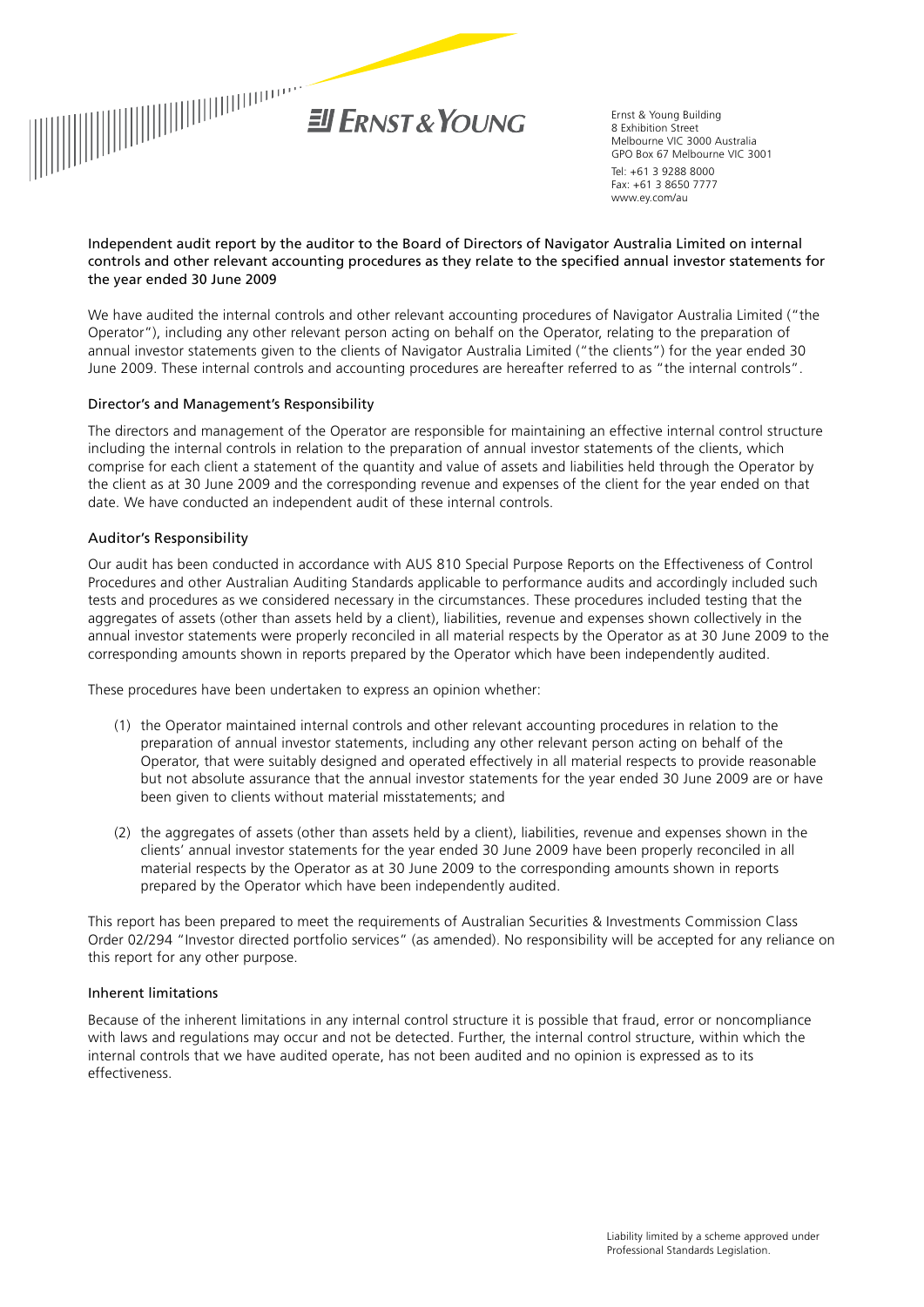

**Scope** An audit is not designed to detect all weaknesses in internal control and other accounting procedures as it is not evaluation of control procedures to future periods is subject to the risk that the procedures may become inadequate because of changes in conditions, or that the degree of compliance with them may deteriorate. We believe that the audit evidence we have obtained is sufficient and appropriate to provide a basis for our audit opinion. performed continuously throughout the period and the tests performed are on a sample basis. Any projection of the

#### hereafter referred to as "the internal controls". Our audit has been performed in order to express an opinion Audit opinion

annual investor statements. The directors and management of the Operator are responsible for maintaining an In our opinion:

- (1) the Operator maintained internal controls and other relevant accounting procedures in relation to the preparation of annual investor statements, including any other relevant person acting on behalf of the Operator, that were suitably designed and operated effectively, in all material respects, to provide reasonable but not absolute assurance that the annual investor statements for the year ended 30 June 2009 Our audit has been conducted in accordance with AUS 810 *Special Purpose Reports on the Effectiveness of*  are or have been given to clients without material misstatements; and
- (2) the aggregates of assets (other than assets held by a client), liabilities, revenue and expenses shown in the clients' annual investor statements for the year ended 30 June 2009 have been properly reconciled in all material respects by the Operator as at 30 June 2009 to the corresponding amounts shown in reports prepared by the Operator which have been independently audited. at 30 June 2008 to the corresponding amounts shown in reports prepared by the custodian (s) which have been  $\mathcal{L}$

preparation of annual investor statements, including those over its custodian (s) and any other relevants, including the statements, including the statements, including the statements of any other relevants. The statement  $\rho$  and  $\rho$  the Operator, that were suitably designed and operator, that were suitably in all  $\rho$ material respects to provide reasonable but not absolute assurance that the annual investor statements for the year ended 30  $\mu$  June 2008 are or have been given to clients without material misstatements; and  $\mu$ 

(2) the aggregates of assets (other than assets held by a client), i.e.,  $r_{\rm eff}$  and expenses shown in expenses shown in expenses shown in expenses shown in expenses shown in the state of the state of the state of the st the clients for the year ended 30 June 2008 have been properly reconciled 30  $\mu$  $\sum_{i=1}^n$ Ernst & Young Melbourne 31 July 2009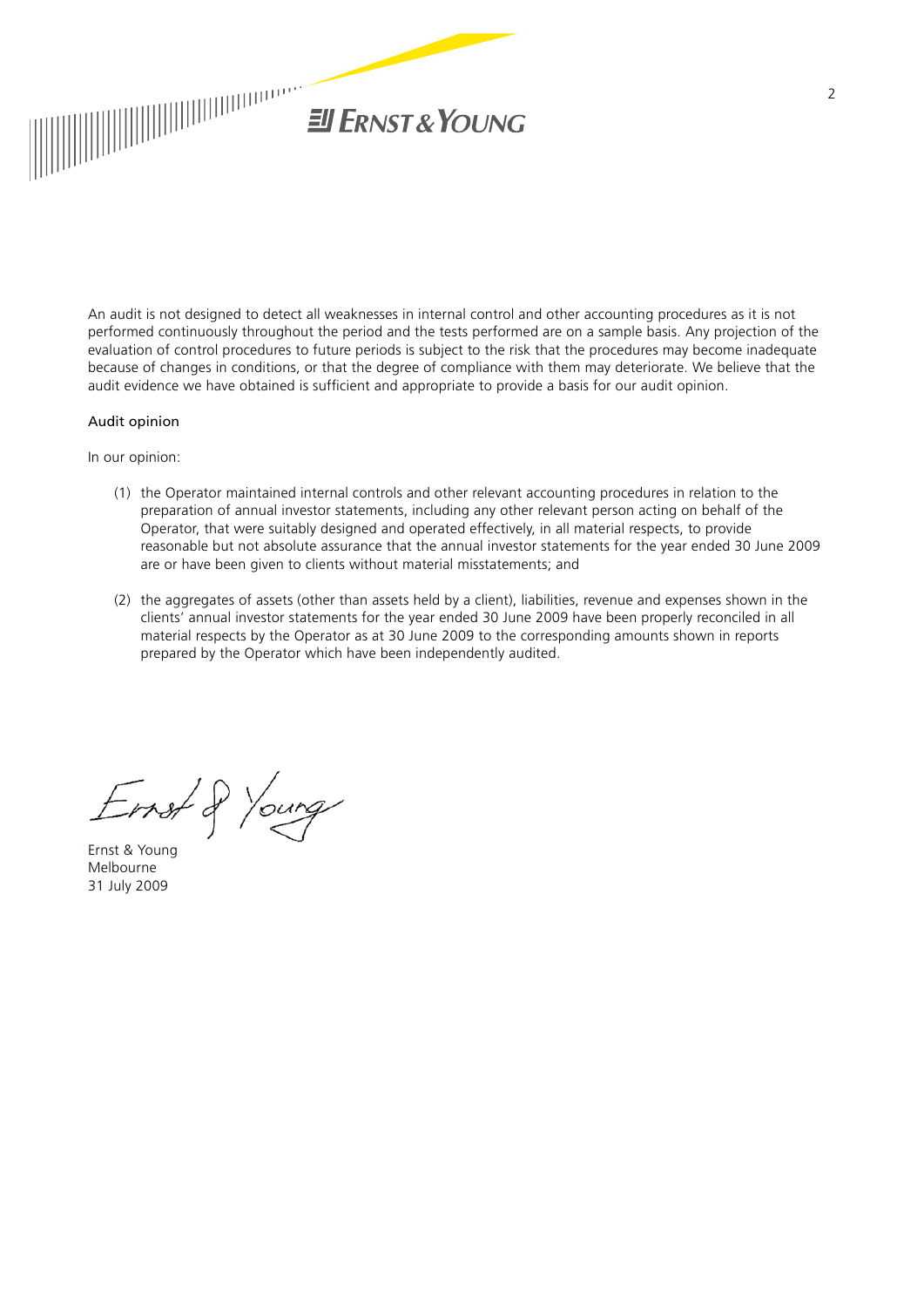

Ernst & Young Building 8 Exhibition Street Melbourne VIC 3000 Australia GPO Box 67 Melbourne VIC 3001 Tel: +61 3 9288 8000 Fax: +61 3 8650 7777 www.ey.com/au

#### Independent review report by the auditor to the Board of Directors of Navigator Australia Limited on the specified annual investor statements for the year ended 30 June 2009

**Scope** the year ended 30 June 2009 prepared by Navigator Australia Limited ("the Operator"). We have reviewed the annual investor statements given to the clients of Navigator Australia Limited ("the clients") for

#### Director's and Management's Responsibility **controls and Australia Limited procedures** of Navigator Australia Li

("the Operator"), including those over its custodian(s) and any other relevant person acting on behalf of the The directors and management of the Operator are responsible for the annual investor statements of the clients, which comprise for each client a statement of the quantity and value of assets and liabilities held through the Operator by the client as at 30 June 2009 and the corresponding revenue and expenses of the client for the year about the effective  $\alpha$  internal controls in mitigating the risk of material misstatement in the clients' misstatement in the clients' misstatement in the clients' misstatement in the clients' misstatement in the clients ended on that date.

### effective internal control structure including the internal controls in relation to the preparation of annual investor Auditor's Responsibility

statements of the clients, which comprise for each client a statement of the quantity and value of assets and Our responsibility is to express a conclusion on the annual investor statements based on our review. We have conducted a review in accordance with Standard on Review Engagements ASRE 2405 Review of Historical Financial Information Other than a Financial Report in order to state whether, on the basis of the procedures described, Our audit has been conducted in accordance with AUS 810 *Special Purpose Reports on the Effectiveness of*  materially misstated. anything has come to our attention that would cause us to believe that any client's annual investor statement is

A review is limited primarily to inquiries of the Operator's personnel and analytical procedures applied to the financial data. A review is substantially less in scope than an audit conducted in accordance with Australian Auditing Standards and consequently does not enable us to obtain assurance that we would become aware of all significant matters that might be identified in an audit. Accordingly, we do not express an audit opinion. We have also performed an independent audit of internal controls and other relevant accounting procedures of the Operator, including any other ("the internal controls") and have issued a separate unqualified audit opinion to provide reasonable, but not absolute, ensure that there are no material misstatements in the clients' annual investor statements for the year ended 30 June relevant person acting on behalf of the Operator as they relate to the preparation of the annual investor statements assurance that the internal controls implemented by the Operator were suitably designed and operated effectively to 2009.

This report has been prepared to meet the requirements of Australian Securities & Investments Commission Class Order 02/294 "Investor directed portfolio services" (as amended). No responsibility will be accepted for any reliance on this report for any other purpose.

#### the clients for the clients' and  $30$ une 2008 have been properly reconciled 30 June 2008 have been properly reconciled 30 June 2008 have been properly reconciled 30 June 2008 have been properly reconciled 30 June 2008 have Inherent limitations

of the inhouse timitations in any internal control structure it is possible that frough arror or pencessalions Because of the inherent limitations in any internal control structure it is possible that fraud, error, or noncompliance<br>With laws and manufations manuscriptions in any internal control. English internal control structure internal controls that we have reviewed operate, has not been reviewed and no view is expressed as to its<br>effectives assess Order 02/294 "Investor directed portfolio services" (as amended). No responsibility will be accepted for any with laws and regulations may occur and not be detected. Further, the internal control structure, within which the effectiveness.

A review is not designed to detect all weaknesses in control procedures as it is not performed continuously throughout the period and the tests performed are on a sample basis. Also, a review does not provide all the evidence that would<br>. audit of any individual annual investor statement and, accordingly, we do not express an audit opinion in relation to any client's individual annual investor statement. be required in an audit, thus the level of assurance provided is less than given in an audit. We have not performed an

within which the internal controls that we have audited operate, has not been audited and no opinion is expressed Any projection of the evaluation of control procedures to future periods is subject to the risk that the procedures may become inadequate because of changes in conditions, or that the degree of compliance with them may deteriorate.

The Statement provided below has been prepared on the above basis.